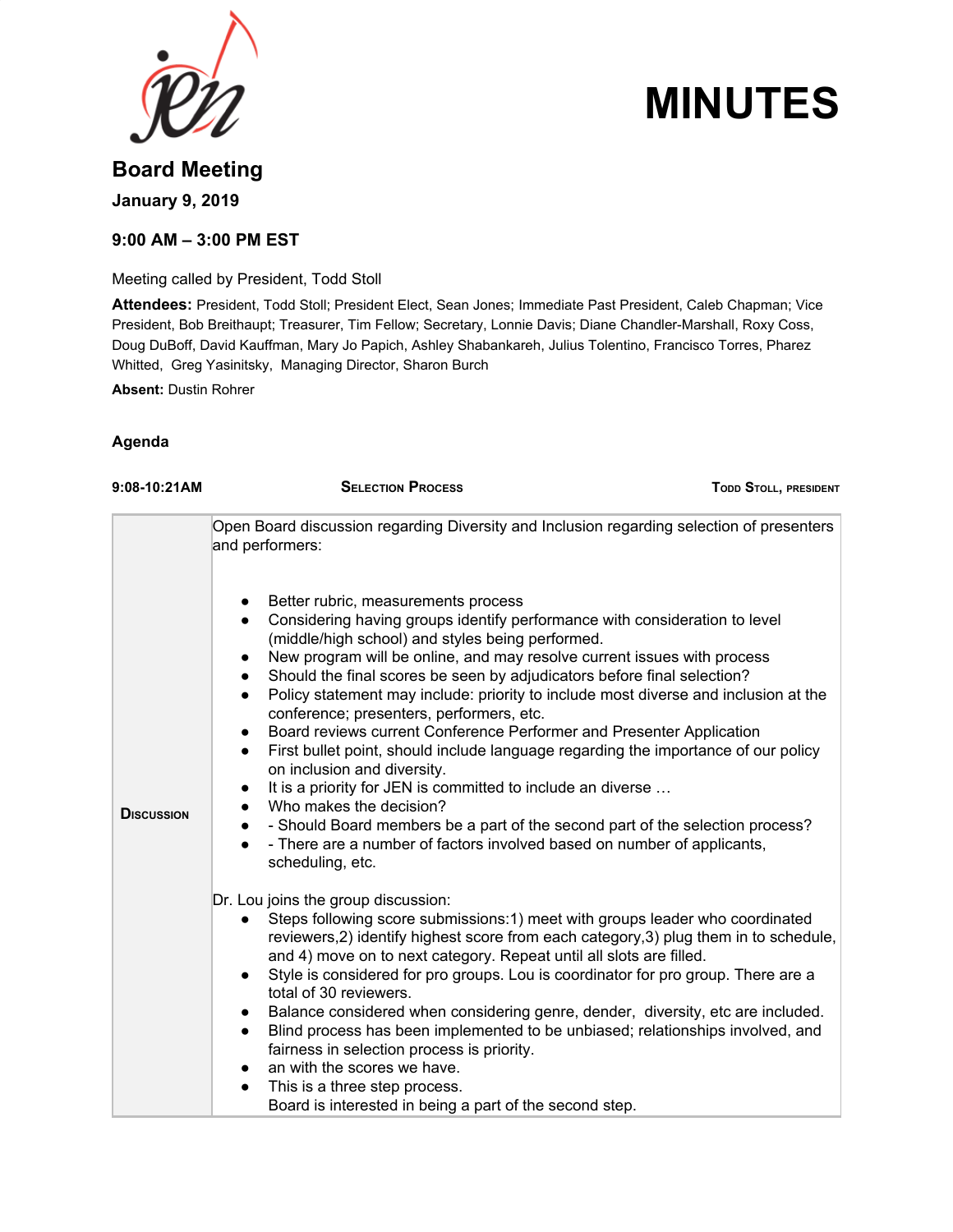| Least intrusive would be to have one Board representative to participate in this<br>$\bullet$<br>processes.<br>How do we know someone is a diverse candidate? They submit a photo.<br>This process of a mandatory photo has not worked in the past.<br>Hundreds of hours involved to get applicants to submit everything, time involved<br>$\bullet$<br>with working with reviewers.<br>Reviewers are intentionally private for their protection.<br>It takes one month for all reviews to occur.<br>Board volunteers for second round will be:<br>Julius Tolentino - (schools)<br>Pharez Whitted - (pro)<br>Mary Jo Papich- (clinics)<br>Lonnie Davis - (clinics)<br>JEN will add "gender and race" category as option in application process.<br>How do you categorize some of the newer groups? The lines are often blurred.<br>$\bullet$ |                                 |                        |
|----------------------------------------------------------------------------------------------------------------------------------------------------------------------------------------------------------------------------------------------------------------------------------------------------------------------------------------------------------------------------------------------------------------------------------------------------------------------------------------------------------------------------------------------------------------------------------------------------------------------------------------------------------------------------------------------------------------------------------------------------------------------------------------------------------------------------------------------|---------------------------------|------------------------|
|                                                                                                                                                                                                                                                                                                                                                                                                                                                                                                                                                                                                                                                                                                                                                                                                                                              | <b>PERSON RESPONSIBLE</b>       | <b>DEADLINE</b>        |
| Brainstorm ideas on categories to be considered for<br>norformanas soloetian and obara with Todd Ctoll                                                                                                                                                                                                                                                                                                                                                                                                                                                                                                                                                                                                                                                                                                                                       | <b>Individual Board Members</b> | Next EC<br>$max - 100$ |

performance selection and share with Todd Stoll

**10:26-11:15 AM FINANCE REPORT Tim Fellow, Treasurer**

meeting

|                    | ***This is the final Treasurer's Report presented by Tim Fellows- Thank you Tim!***<br>JEN Board Treasurer position will be filled with new officer in FY20.                           |
|--------------------|----------------------------------------------------------------------------------------------------------------------------------------------------------------------------------------|
|                    | Tim Fellows has volunteered to take over Audit Committee audit                                                                                                                         |
|                    | <b>MOTION:</b> To change name of Audit Committee to "Audit Risk Committee".                                                                                                            |
|                    | Tim Fellows makes a motion.<br>Ashley Shabankareh seconds motion.<br>Motion carried.                                                                                                   |
| <b>D</b> ISCUSSION | Current cash position - \$288,000<br>Revenue - Jamey Aebersold - 56% funded<br>JEN10 - Short on this campaign as well.<br>Membership currently - 66% to budget                         |
|                    | Event Revenue - 76% to budget. Conference registration down slightly.<br>Reforecasted Budget - looked at actuals July-Dec 2018, and reforecasted the remaining<br>budget for the year. |
|                    | <b>MOTION:</b><br>To accept the reforecasted budget with what has been discussed in the Personnel<br>Committee report.<br>Tim Fellows makes the motion.                                |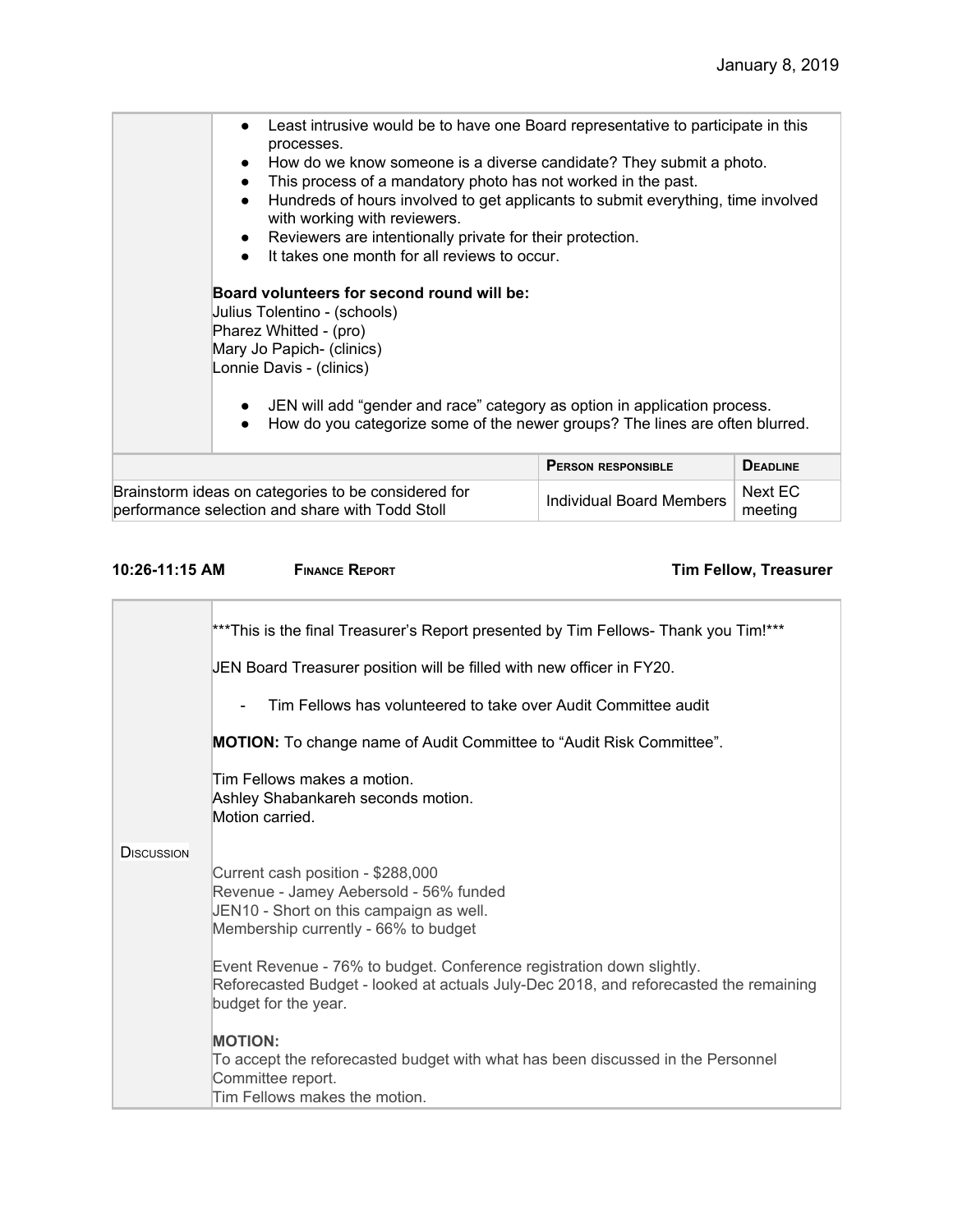|                     | Ashley Shabankareh seconds the motion.<br>Motion carried. |                           |                 |
|---------------------|-----------------------------------------------------------|---------------------------|-----------------|
| <b>ACTION ITEMS</b> |                                                           | <b>PERSON RESPONSIBLE</b> | <b>DEADLINE</b> |
|                     |                                                           |                           |                 |

| 11:18-11:37 AM                                                                            | Mary Jo Papich and Todd Stoll,<br>PERSONNEL COMMITTEE<br><b>President</b>                                                                                                                                                        |                                                                                                                                                                                                                                          |                           |
|-------------------------------------------------------------------------------------------|----------------------------------------------------------------------------------------------------------------------------------------------------------------------------------------------------------------------------------|------------------------------------------------------------------------------------------------------------------------------------------------------------------------------------------------------------------------------------------|---------------------------|
|                                                                                           | Managing Director taking on many duties above and beyond her job.<br>Proposing that we provide a bonus this fiscal year of \$5000<br>Proposing that we increase her salary to \$75/annual without a bonus. No benefits included. |                                                                                                                                                                                                                                          |                           |
|                                                                                           | Recommendations:<br>support in the budget.<br>Bookkeeping services will be utilized.                                                                                                                                             | Encourage Managing Director to hire and regularly use contracted administrative<br>Recommending the hire of a full time Membership Manager position,<br>\$50,000/annual salary. Will be roughly 4 months salary between now and June 30. |                           |
| DISCUSSION                                                                                | Board must assist with clearly defining job descriptions of employees.<br>Current model of conference can accommodate 4,000 - 6,000 members.                                                                                     |                                                                                                                                                                                                                                          |                           |
|                                                                                           | <b>MOTION #1:</b> To give Managing Director a \$5000 bonus effective immediately and to<br>\$75,000 salary that starts FY20.                                                                                                     |                                                                                                                                                                                                                                          |                           |
|                                                                                           | Mary Jo Papich make the motion.<br>Ashley seconds the motion.<br>Motion carried.                                                                                                                                                 |                                                                                                                                                                                                                                          |                           |
|                                                                                           | <b>MOTION #2:</b> To post job description and immediately hire a JEN Membership Manager.                                                                                                                                         |                                                                                                                                                                                                                                          |                           |
|                                                                                           | Tim Fellows makes the motion.<br>Ashley Shabankareh seconds the motion.<br>Motion carried.                                                                                                                                       |                                                                                                                                                                                                                                          |                           |
| <b>ACTION ITEMS</b>                                                                       |                                                                                                                                                                                                                                  | <b>PERSON RESPONSIBLE</b>                                                                                                                                                                                                                | <b>DEADLINE</b>           |
| Distribute Membership Manager job description.<br>Post Membership Manager job description |                                                                                                                                                                                                                                  | Doug DuBoff<br>Sharon Burch and Mary Jo<br>Papich                                                                                                                                                                                        | This week,<br>immediately |

**11:37-11:52 AM Summer Board Meeting Dates/Location Todd Stoll, President**

**DISCUSSION**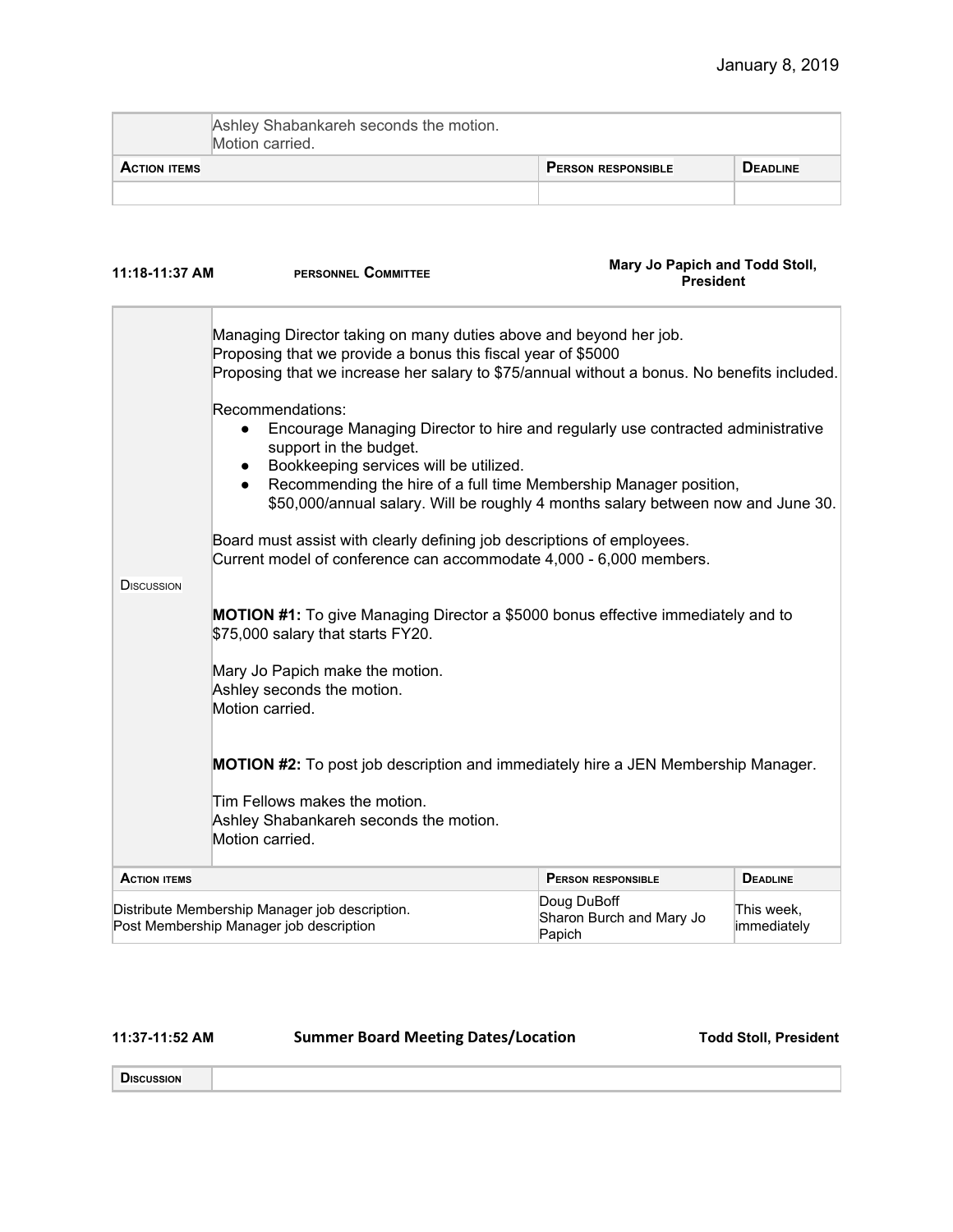Considering move of the summer Board meeting to Chicago week after the 4th of July (Monday and Tuesday, July 7-9). This is being considered for Conference in 2019 and 2020. FInancially, this may be a wash. Numbers from Dr. Lou indicate that this move may save us money. This depends on the

hotel comp offering for summer meeting. Each contract is different annually.

This new location will accommodate incoming President's scheduling.

*\*\*Board has decided to move the summer Board meeting to Chicago, July 7-9, 2019.\*\**

| <b>ACTION ITEMS</b>            | <b>PERSON RESPONSIBLE</b> | <b>DEADLINE</b> |
|--------------------------------|---------------------------|-----------------|
| Share this update with Dr Lou. | Sharon Burch              | This week       |

| 11:53AM -12:03PM  |    | <b>Commissions</b>                                                                     | <b>Greg Yasinitsky</b> |
|-------------------|----|----------------------------------------------------------------------------------------|------------------------|
|                   |    | Six (6) newly commissioned pieces will be made available to the JEN membership free of |                        |
|                   |    | charge as a perk. The following composers were selected to create the 2019 JEN         |                        |
|                   |    | Commissions. All six of these pieces will be premiered at the conference.              |                        |
|                   |    | 1. Patty Darling's Summit will be premiered by the University of Colorado Jazz Lab     |                        |
|                   |    | Band I, directed by Dana Landry, during their performance from 5:00 to 5:50pm on       |                        |
|                   |    | the Visions Stage in the Reno Ballroom.                                                |                        |
|                   |    | 2. Eric Morales's In the Mean Time will be premiered by the Paschal Jazz Ensemble      |                        |
|                   |    | I, directed by Matt Sawyer, on Saturday, January 12, during their performance from     |                        |
| <b>DISCUSSION</b> |    | 11:00 to 11:50am on the Visions Stage in the Reno Ballroom.                            |                        |
|                   | 3. | <b>Mike Dana's Best Day Ever will be premiered by The Little Big Band, directed by</b> |                        |
|                   |    | Caleb Chapman, on Thursday, January 10, during their performance from 9:00 to          |                        |
|                   |    | 9:50am on the Visions Stage in the Reno Ballroom.                                      |                        |
|                   | 4. | Horace Alexander Young's Take the Next Train will be premiered by the Mira             |                        |
|                   |    | Costa Jazz Collective, directed by Steve Torok, on Thursday, January 10, during        |                        |
|                   |    | their performance from 4:00 to 4:50pm, on the Conservatory Stage/Spa                   |                        |
|                   |    | Promenade.                                                                             |                        |
|                   | 5. | Vijay Singh's Release will be premiered by the Kansas City Kansas Community            |                        |
|                   |    | College Standard Vocal Jazz Ensemble, directed by John Stafford, Friday, January       |                        |